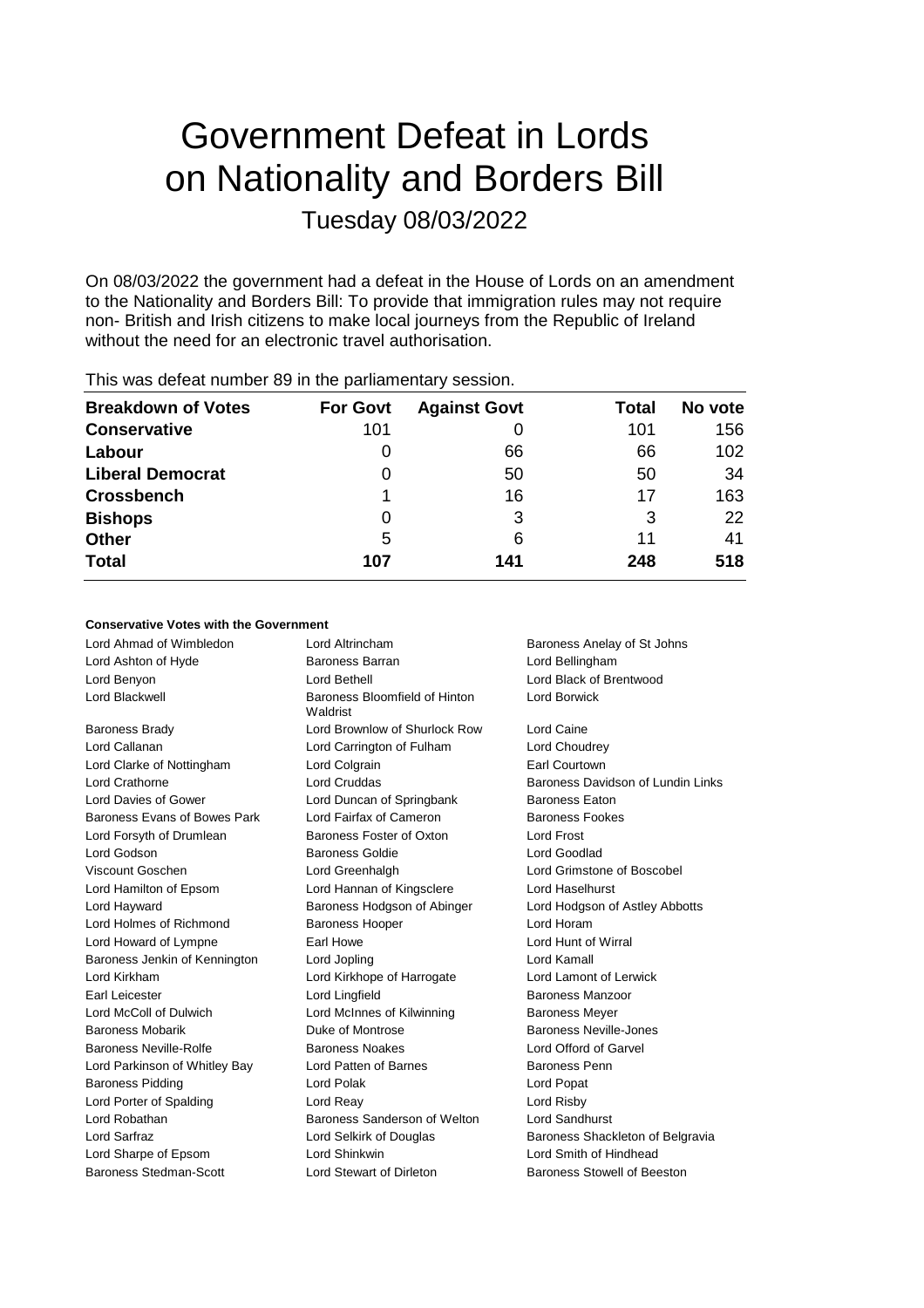Lord Strathcarron Baroness Sugg Lord Taylor of Holbeach Viscount Trenchard Lord True Baroness Vere of Norbiton Baroness Wyld Viscount Younger of Leckie

Lord Wei Lord Wharton of Yarm Baroness Williams of Trafford

## **Conservative Votes against the Government**

## **Labour Votes with the Government**

#### **Labour Votes against the Government**

| Baroness Adams of Craigielea    | Lord Adonis                    | Lord Anderson of Swansea      |
|---------------------------------|--------------------------------|-------------------------------|
| <b>Baroness Andrews</b>         | Baroness Armstrong of Hill Top | Lord Bassam of Brighton       |
| Lord Berkeley                   | <b>Baroness Blower</b>         | Lord Bradley                  |
| Lord Browne of Ladyton          | Lord Campbell-Savours          | Lord Carter of Coles          |
| <b>Viscount Chandos</b>         | Baroness Chapman of Darlington | Lord Clark of Windermere      |
| Lord Coaker                     | Lord Collins of Highbury       | Lord Davies of Brixton        |
| <b>Baroness Drake</b>           | Lord Foulkes of Cumnock        | <b>Baroness Gale</b>          |
| <b>Baroness Golding</b>         | Lord Grantchester              | Lord Hacking                  |
| Lord Hain                       | Lord Harris of Haringey        | Baroness Hayman of Ullock     |
| Baroness Healy of Primrose Hill | <b>Baroness Henig</b>          | Lord Howarth of Newport       |
| Lord Hunt of Kings Heath        | Lord Jones                     | Baroness Jones of Whitchurch  |
| Lord Kennedy of Southwark       | Lord Khan of Burnley           | Baroness Kingsmill            |
| Lord Knight of Weymouth         | Baroness Lawrence of Clarendon | Lord Lennie                   |
| Baroness Liddell of Coatdyke    | Lord Liddle                    | Baroness Lister of Burtersett |
| Lord McAvoy                     | <b>Baroness Merron</b>         | Lord Murphy of Torfaen        |
| Baroness Osamor                 | Lord Pendry                    | Lord Ponsonby of Shulbrede    |
| Baroness Ritchie of Downpatrick | Lord Robertson of Port Ellen   | Lord Rooker                   |
| Lord Rosser                     | Baroness Sherlock              | Lord Sikka                    |
| Baroness Smith of Basildon      | Viscount Stansgate             | Baroness Taylor of Bolton     |
| Lord Watson of Invergowrie      | <b>Lord Watts</b>              | <b>Baroness Wheeler</b>       |
| <b>Baroness Whitaker</b>        | Lord Whitty                    | Baroness Wilcox of Newport    |
| Lord Wood of Anfield            | Lord Woodley                   | Baroness Young of Old Scone   |

## **Liberal Democrat Votes with the Government**

# **Liberal Democrat Votes against the Government**

| Liberal Democrat votes against the Government |                                    |                                  |
|-----------------------------------------------|------------------------------------|----------------------------------|
| Lord Addington                                | Lord Alderdice                     | <b>Baroness Barker</b>           |
| Lord Beith                                    | Baroness Bonham-Carter of Yarnbury | <b>Baroness Brinton</b>          |
| Lord Campbell of Pittenweem                   | Lord Clement-Jones                 | <b>Baroness Featherstone</b>     |
| Lord Foster of Bath                           | Lord Fox                           | Baroness Garden of Frognal       |
| Earl Glasgow                                  | <b>Baroness Grender</b>            | <b>Baroness Hamwee</b>           |
| Baroness Harris of Richmond                   | <b>Baroness Humphreys</b>          | Lord Hussain                     |
| Baroness Janke                                | Baroness Jolly                     | Lord Jones of Cheltenham         |
| <b>Baroness Kramer</b>                        | Lord Marks of Henley-on-Thames     | Lord Newby                       |
| <b>Baroness Northover</b>                     | Lord Oates                         | Lord Paddick                     |
| <b>Baroness Parminter</b>                     | Baroness Pinnock                   | Baroness Randerson               |
| Lord Razzall                                  | Lord Redesdale                     | Baroness Scott of Needham Market |
| Lord Scriven                                  | Lord Sharkey                       | Baroness Sheehan                 |
| Lord Shipley                                  | Baroness Smith of Newnham          | Lord Stoneham of Droxford        |
| Lord Storey                                   | Lord Strasburger                   | Lord Stunell                     |
| <b>Baroness Suttie</b>                        | Lord Teverson                      | Baroness Thomas of Winchester    |
| Lord Thomas of Gresford                       | Viscount Thurso                    | Lord Tope                        |
| Lord Wallace of Saltaire                      | Baroness Walmsley                  |                                  |

# **Crossbench Votes with the Government**

Lord Green of Deddington

## **Crossbench Votes against the Government**

Lord Alton of Liverpool Viscount Brookeborough Earl Clancarty Lord Hannay of Chiswick Baroness Hollins Lord Kerr of Kinlochard

Baroness Coussins Lord Craig of Radley Baroness Grey-Thompson